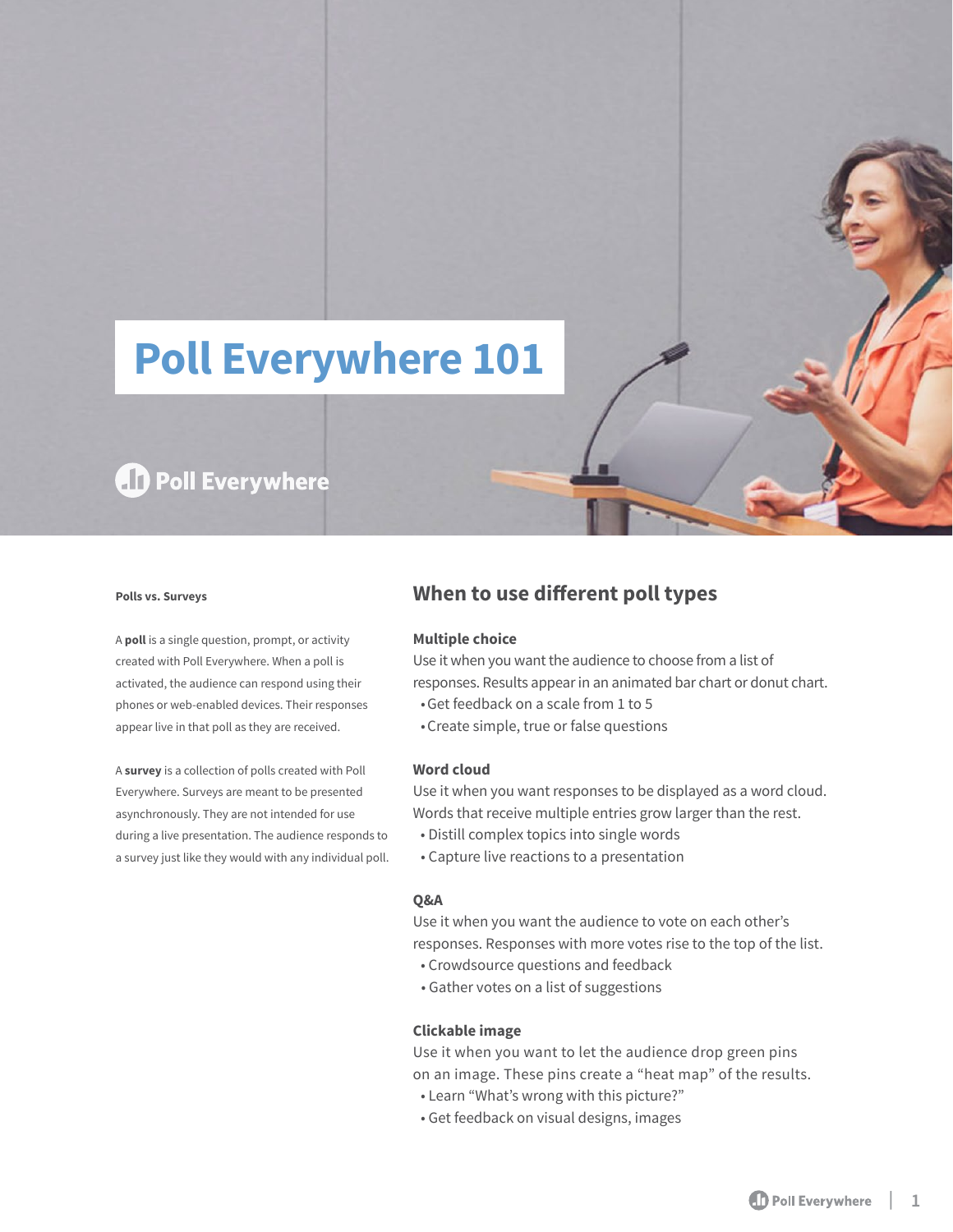#### **Survey**

Use it when you want the audience to respond to a series of polls at once, on their own time. Not intended for live use.

- Collect post-presentation feedback
- Share review questions as homework

#### **Open-ended**

Use it when you want the audience to respond with any word or phrase. Choose from four different response display styles.

- Collect advice, suggestions with ease
- Quickly brainstorm with large groups

#### **Competitions**

Use it when you want to play a live trivia game with the audience. The audience earns points for speed and correctness.

- Turn review sessions into a fun game
- Assess what people already know

#### **How to present a poll**

#### **Activating a poll**

A poll must be active in order to receive responses. Only one poll may be active on an account at a time. In order to make a poll active, go to My Polls and select one of your polls. On the following screen, select 'Activate' from the column of icons on the right. The instructions on the poll will then update to show that this poll is now active.

You may also select 'Fullscreen' from that same set of icons to activate your poll. Any poll that is put into fullscreen mode is activated automatically. When a poll is activated, the previously active poll is deactivated.

If you are using the Poll Everywhere for PowerPoint add-in, then any poll slide you show in presentation mode will activate automatically.

#### **How to respond to a poll**

In general, there are two ways audience members can respond to a poll. They can either visit a website or use text messaging. Not all poll types support both options. Instructions on how to respond are shown near the top of each poll.

For the website option, the audience will open a web browser and visit pollev.com/ (USERNAME). The (USERNAME) section is the username associated with your account. This URL will appear near the top of your poll.

For the text messaging option, there are two steps to respond. First, the audience must text the username associated with your account to a specific number. Then they can text in their response to that same number. These instruction will appear near the top of your poll.